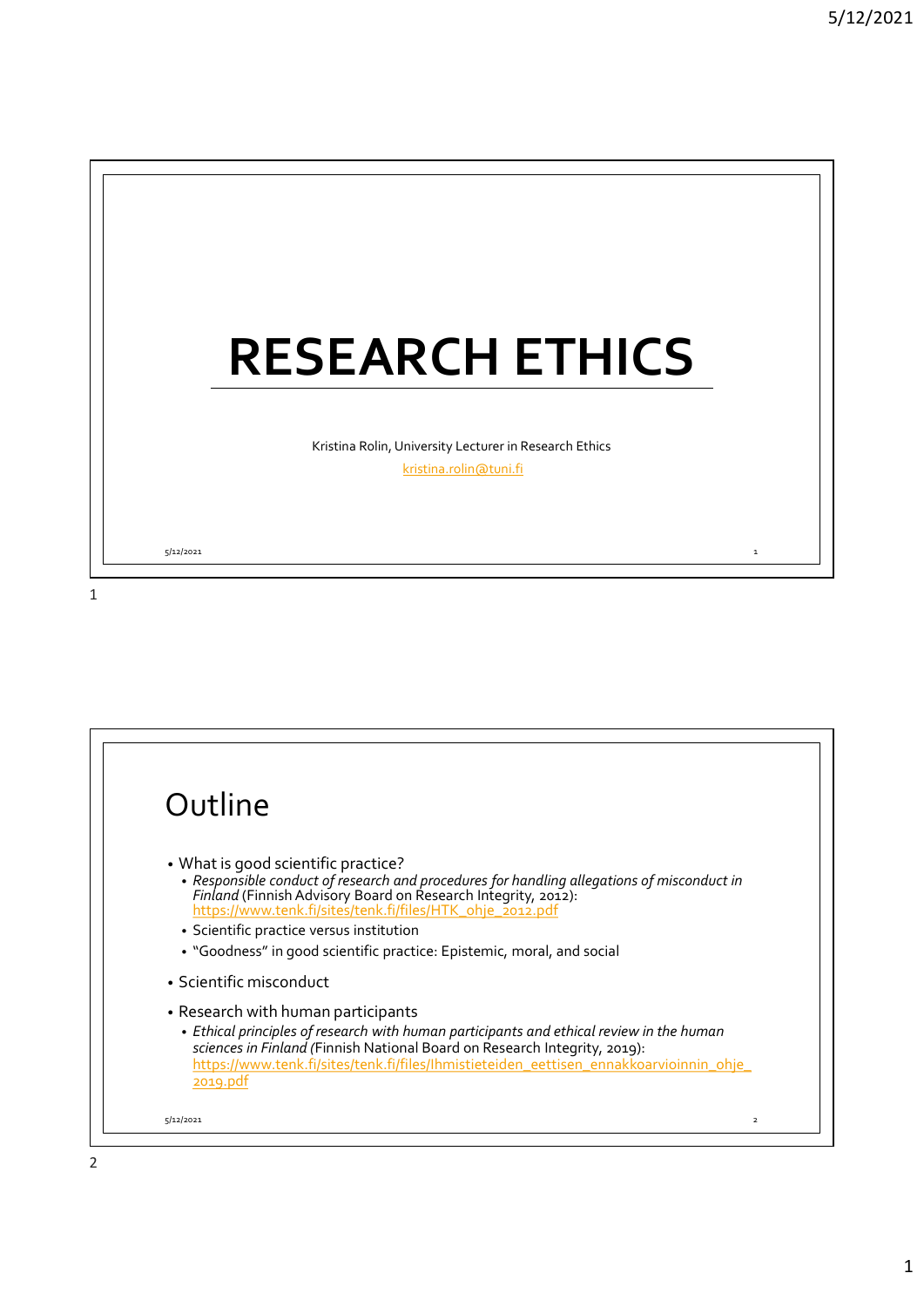

5/12/2021 3

3

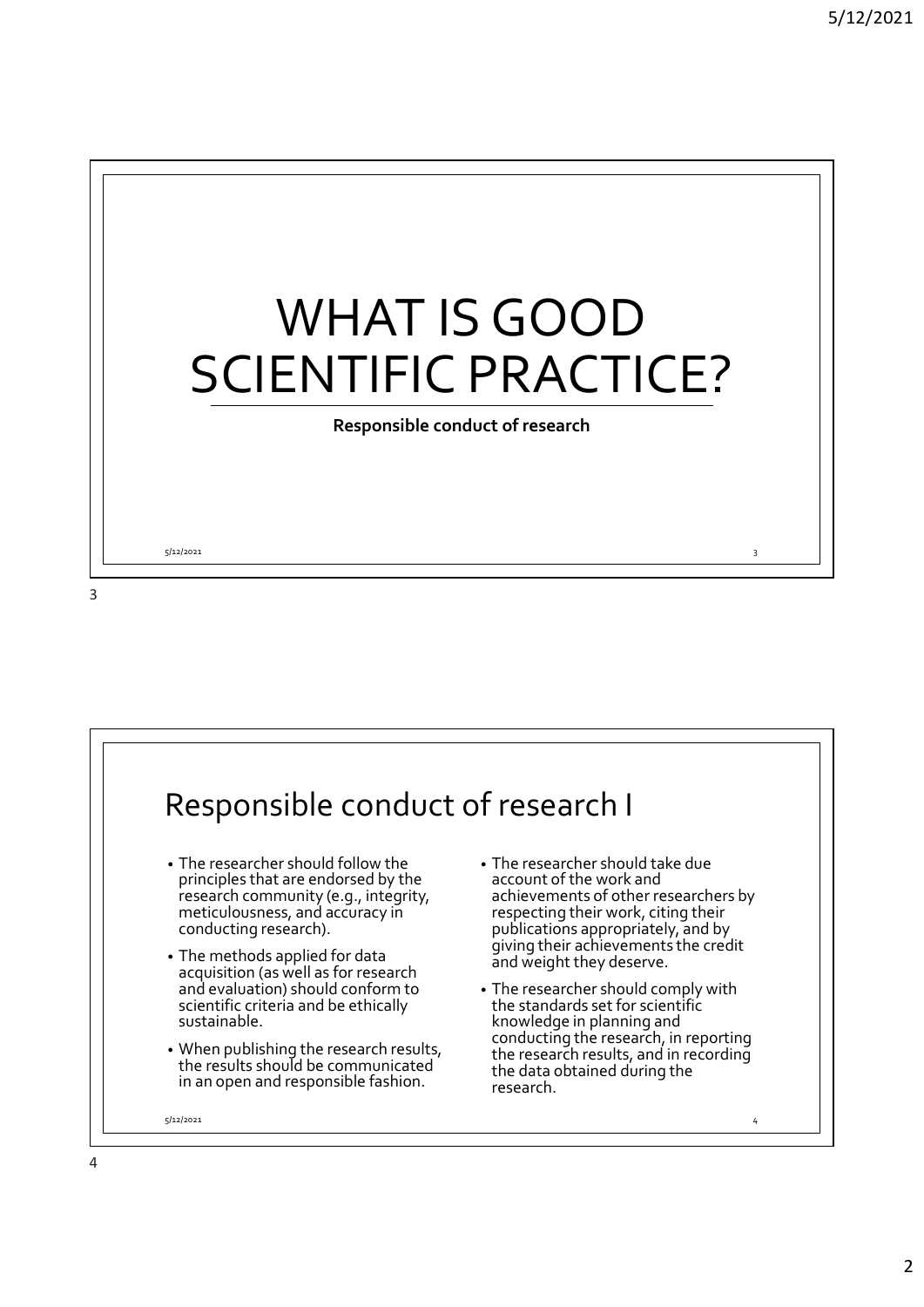

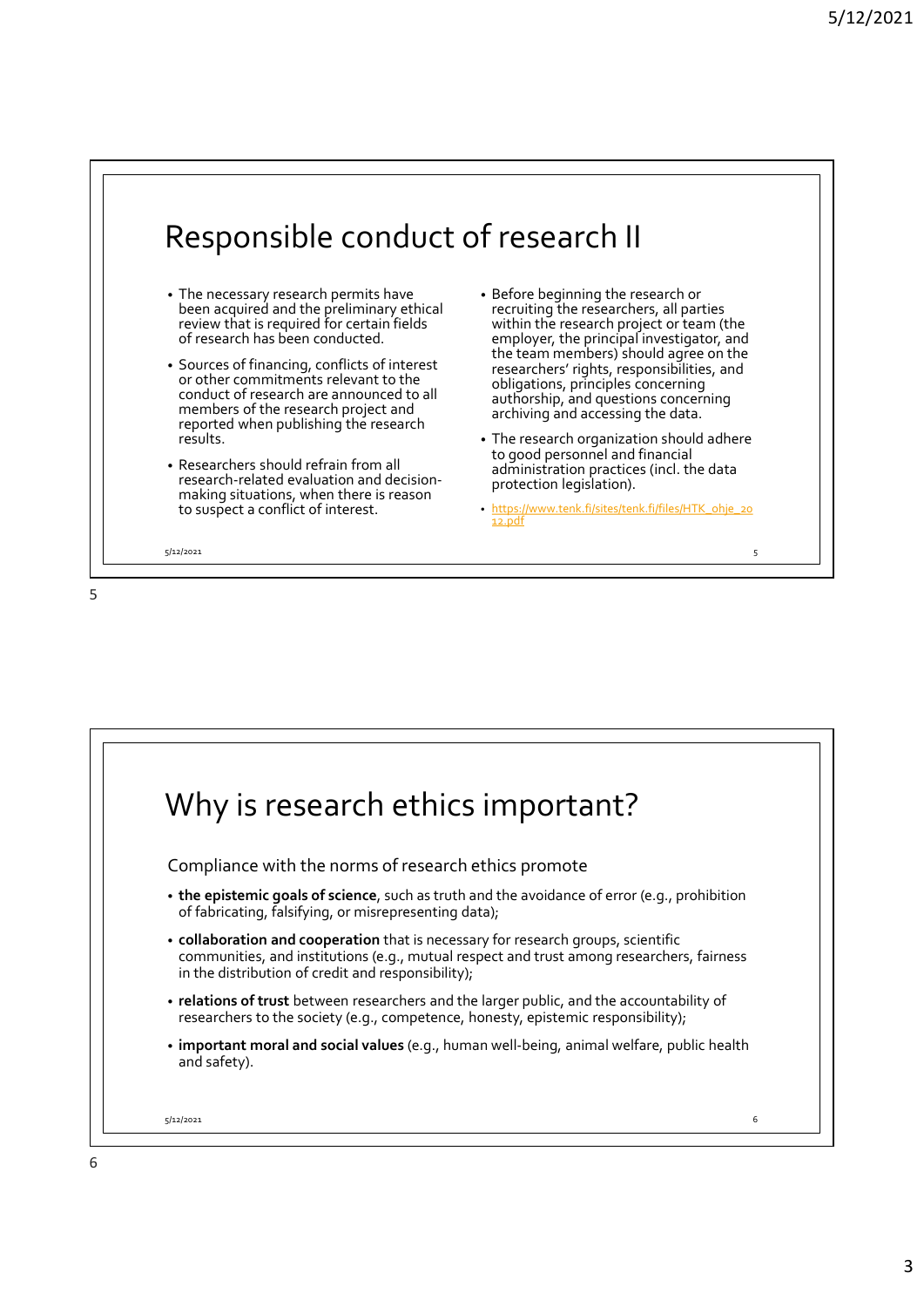

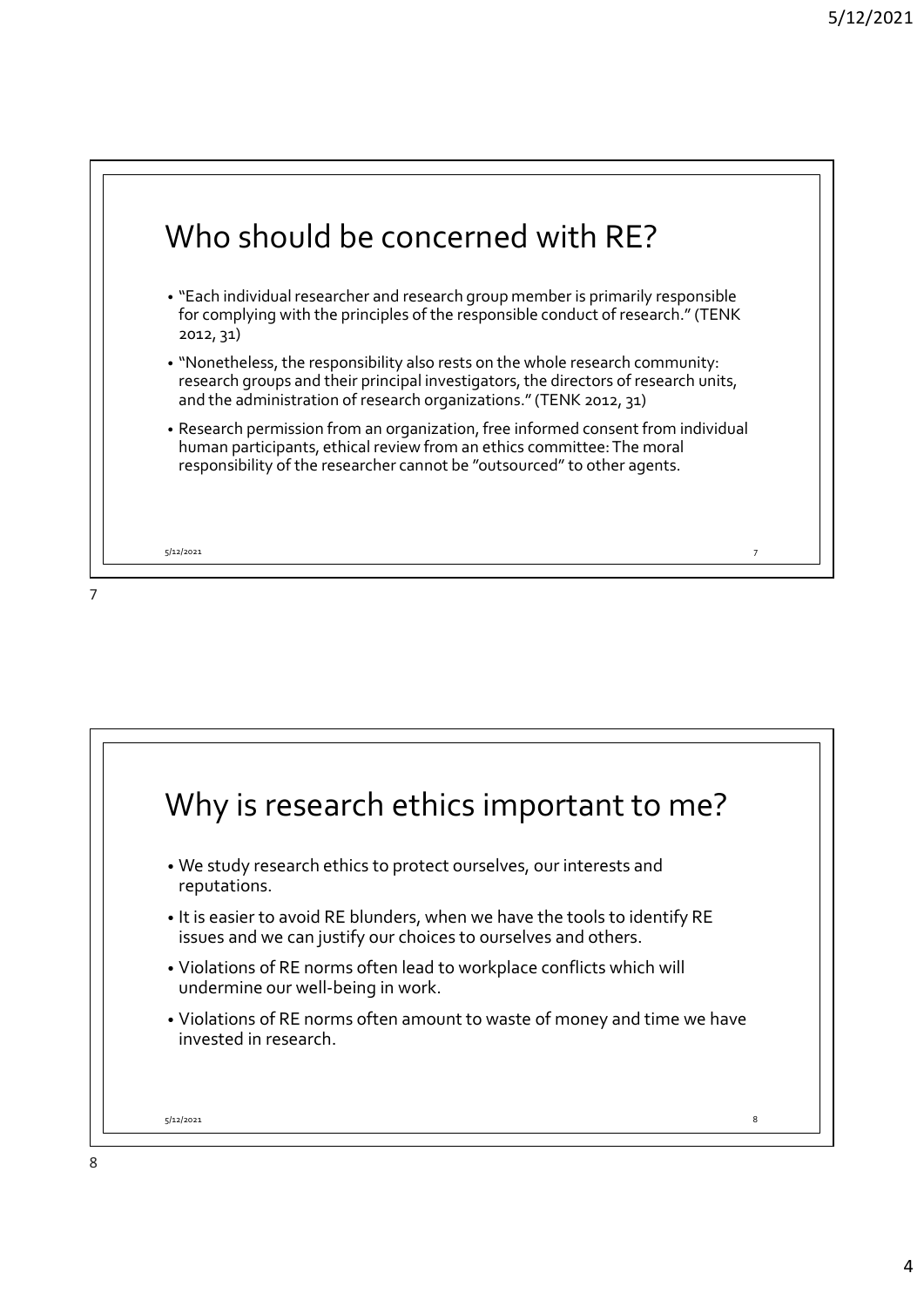

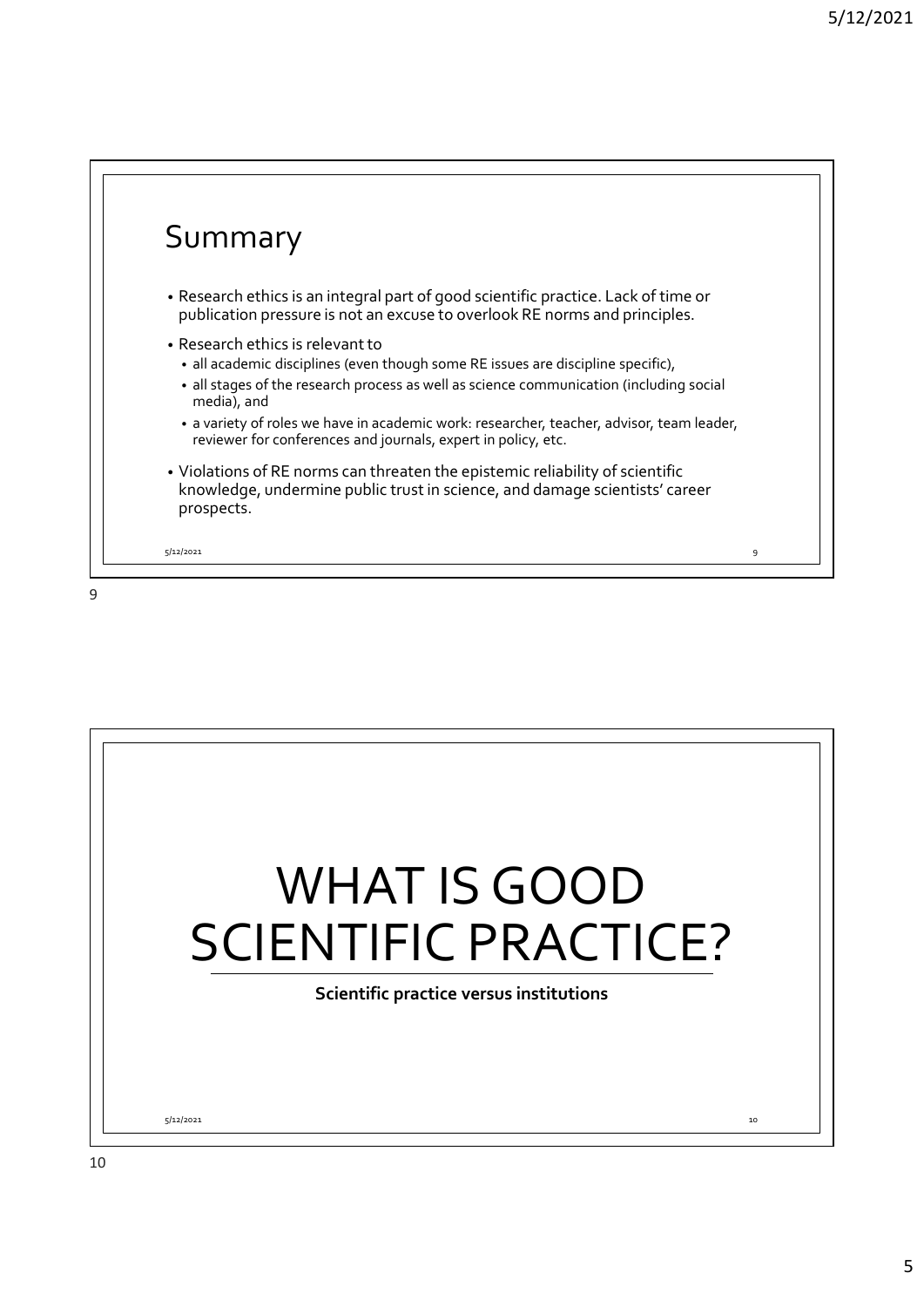## Practice "By a 'practice' I am going to mean any coherent and complex form of socially established cooperative human activity through which goods internal to that form 5/12/2021<br>
Practice<br>
"By a 'practice' I am going to mean any coherent and complex form of socially<br>
established cooperative human activity through which <u>goods internal to</u> that form<br>
of activity are realized in the course of activity are realized in the course of trying to achieve those standards of 5/:<br> **Practice**<br>
"By a 'practice' I am going to mean any coherent and complex form of socially<br>
established cooperative human activity through which <u>goods internal</u> to that form<br>
of activity are realized in the course of with the result that human powers to achieve excellence, and human conceptions of the ends and goods involved, are systematically extended." (MacIntyre, Alasdair. 1981. After virtue, 187) **COMETA Are goods** internal to mean any coherent and complex form of socially ehed cooperative human activity through which <u>goods internal</u> to that form they the rerealized in the course of trying to achieve those <u>standa</u> **COMETA CONTRON CONTROVER CONTROVER CONTROVER CONTROVER CONTENT (SCOPER AND ARREND CONTROVER THE SURFACT AND A THOM AND THE SURFACT CONTROVER (SCOPER AND A THE TRESULT AND A THE SURFACT CONTROVER CONTROVER CONTROVER CONTRO COMPLATE CE**<br> **COMPLATE ACCOMPTED ACCOMPTED ACCOMPTED ACCOLLATE ACCOLLATE ACCORD**<br> **CONDECONDENT ACCORDITY ACCORDITY**<br> **CONDECONDET ACCONDED ACCONDED ACCORDED ACCORDED ACCORDED ACCORDED AND ACCORDED ACCORDED AND ARE TO EX** 5/12/2021 11

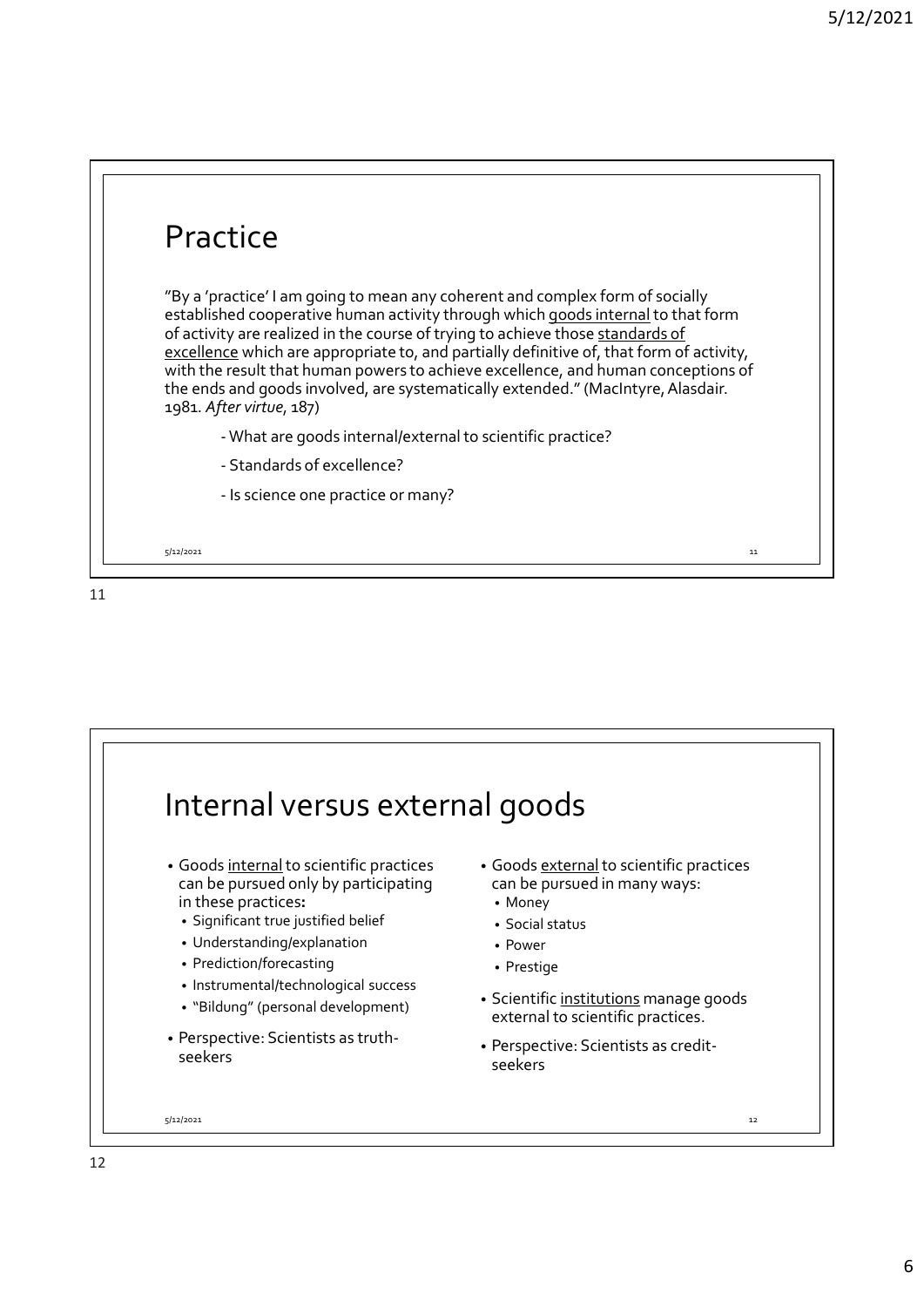

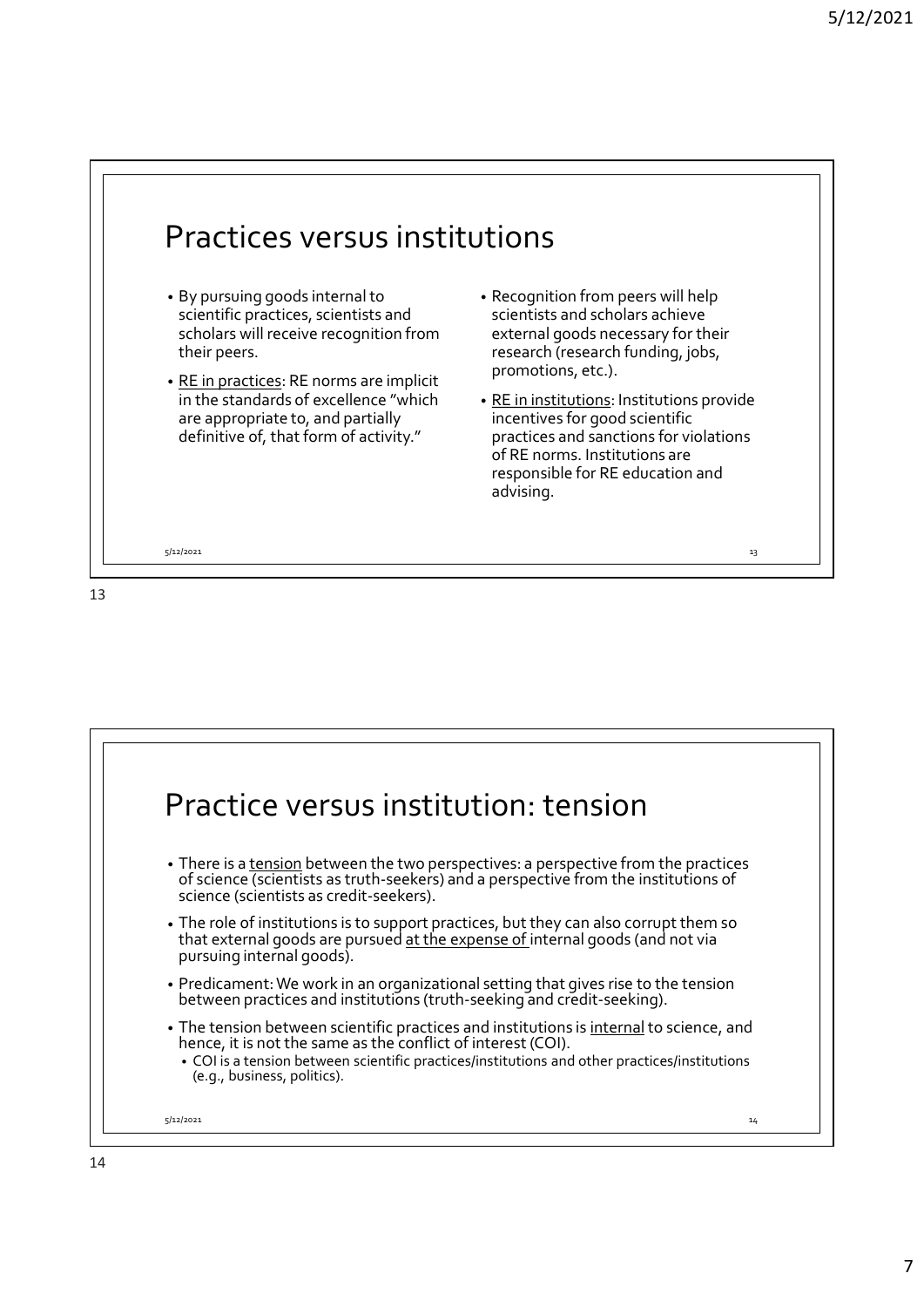



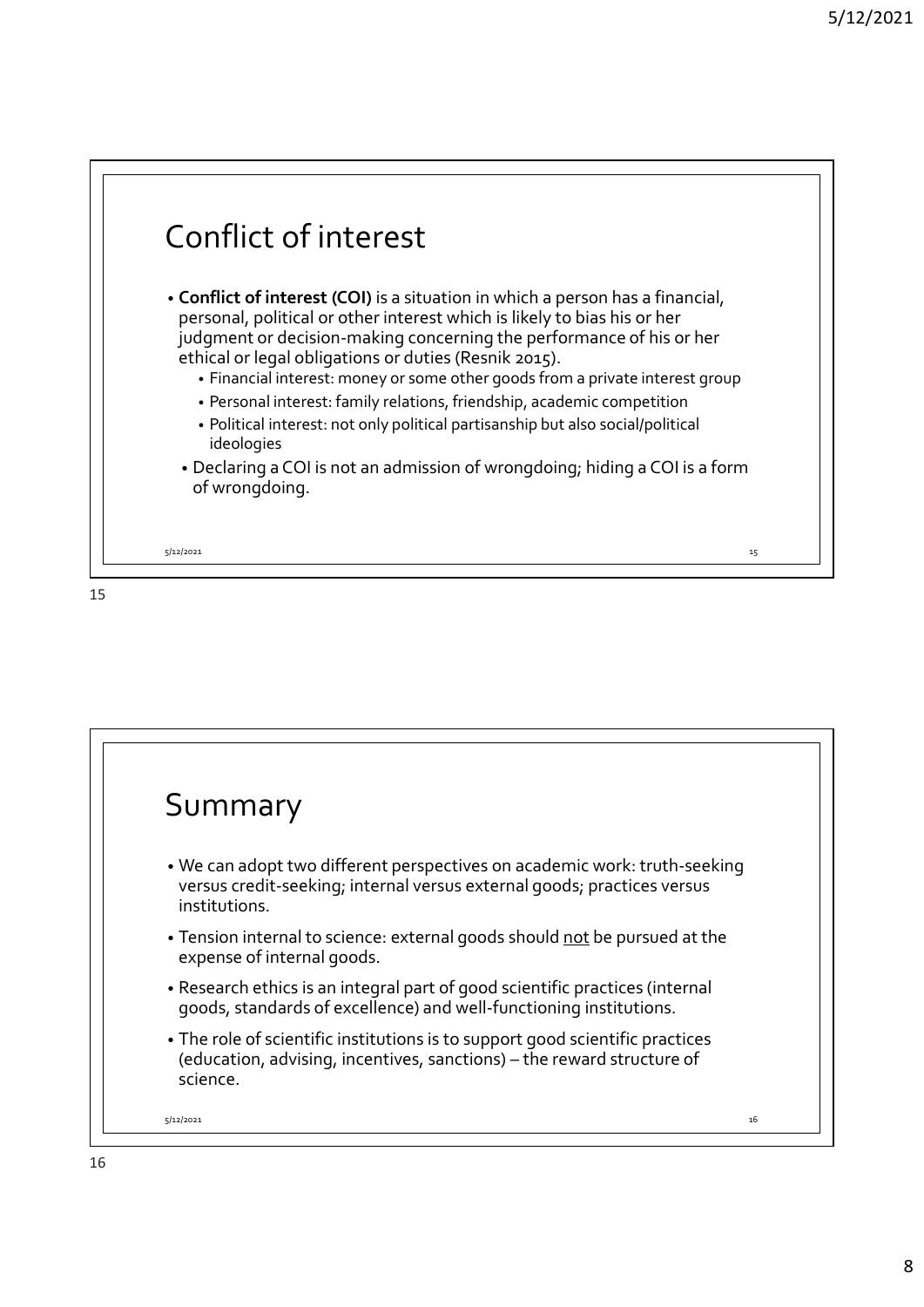

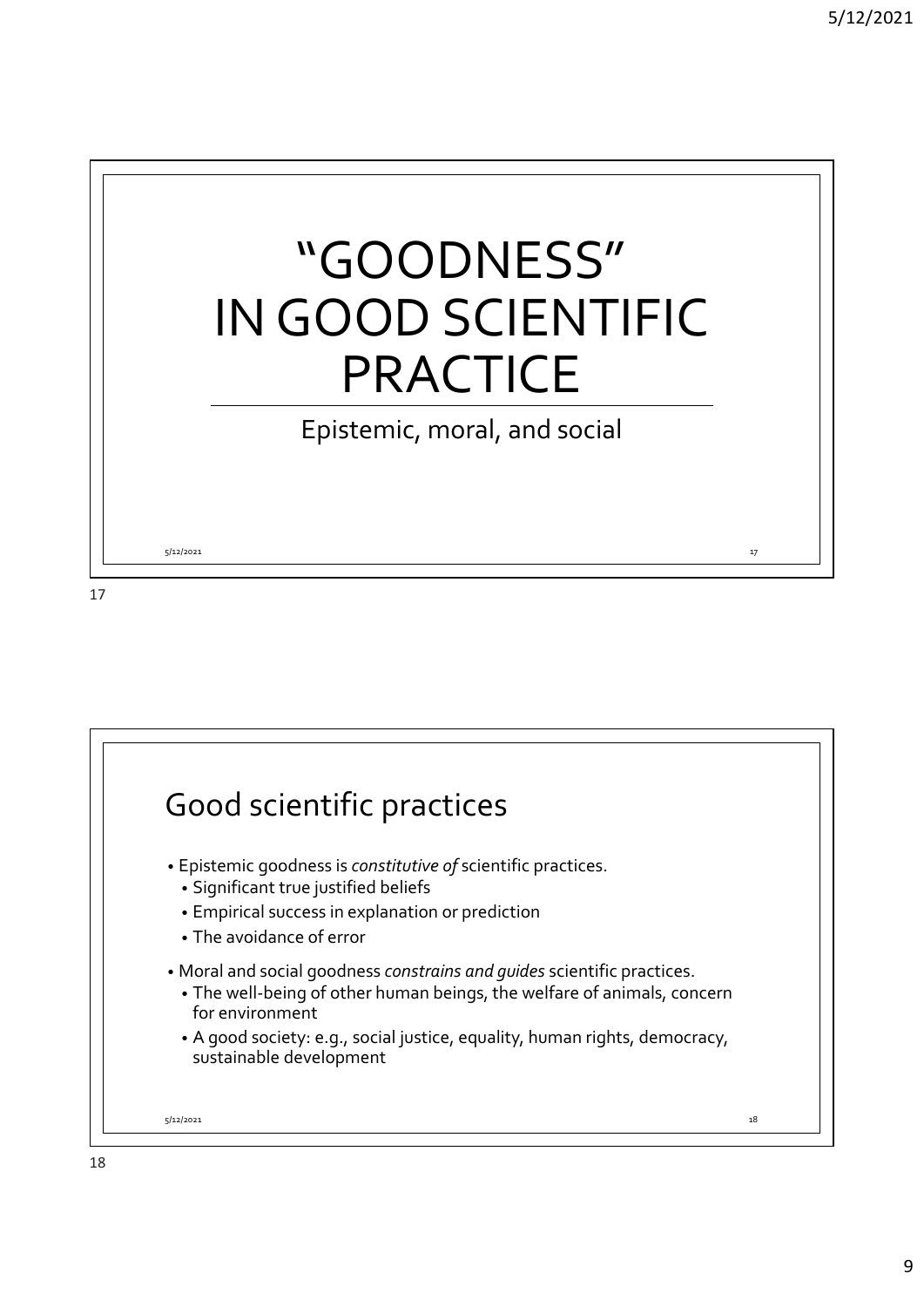

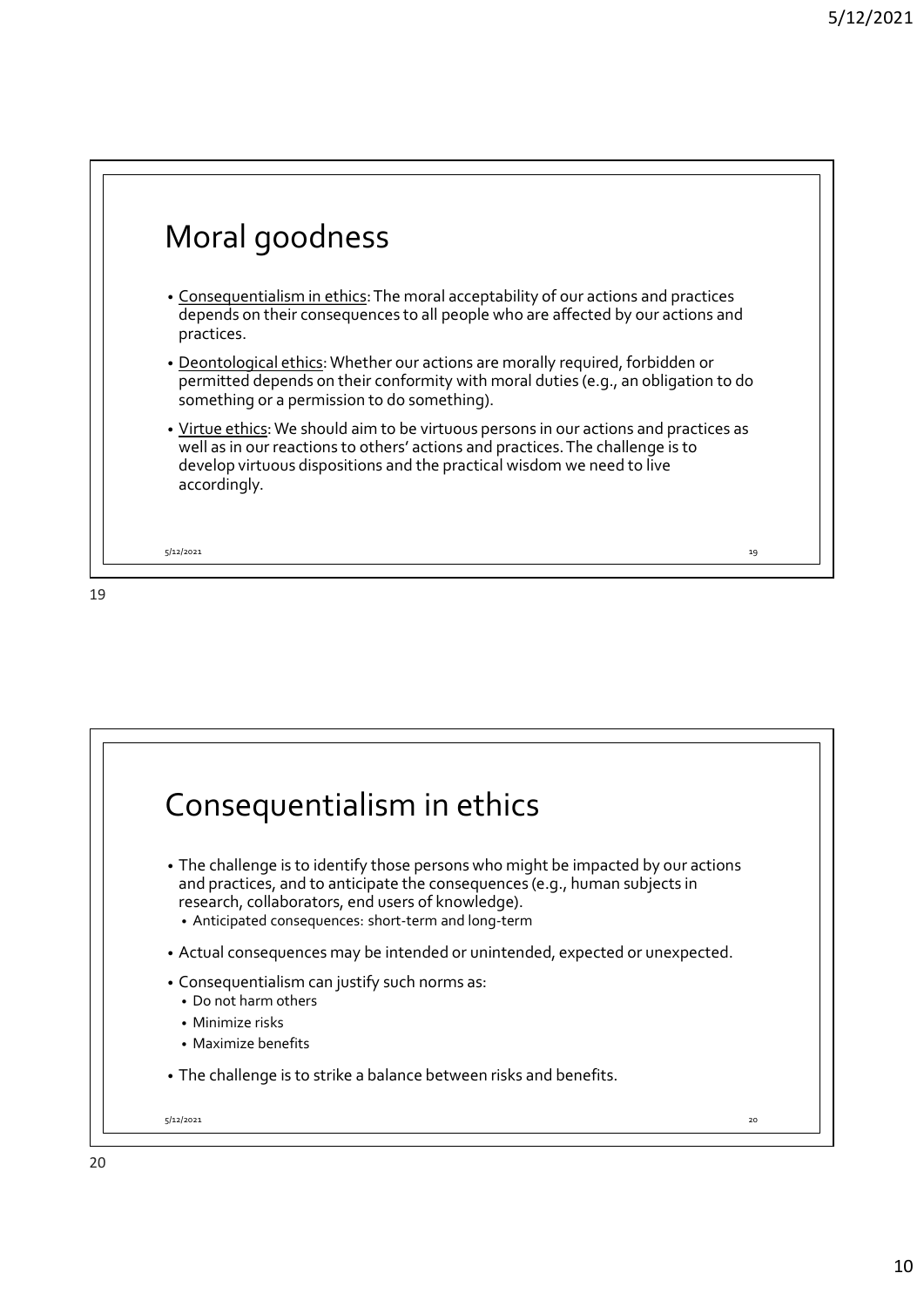

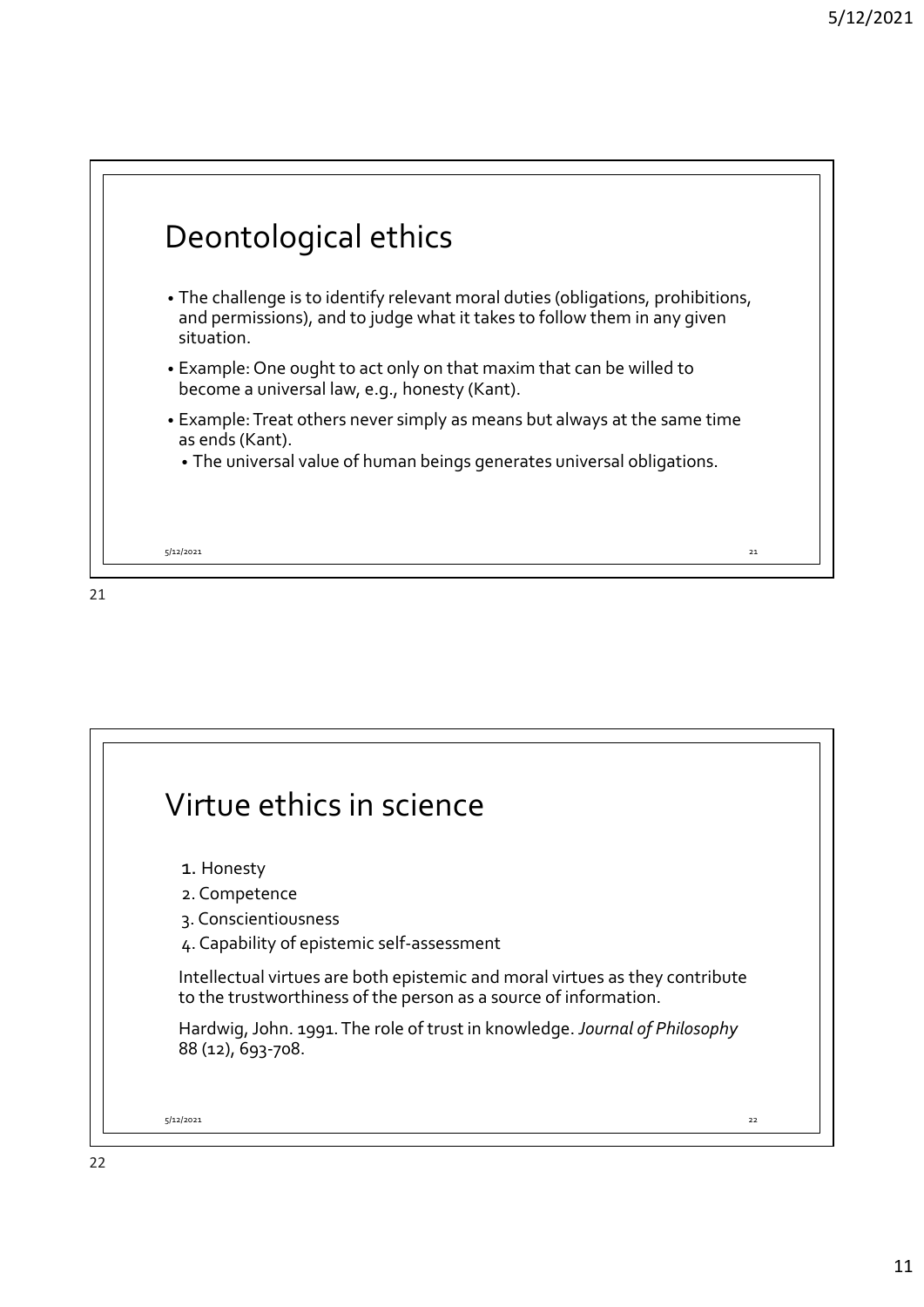

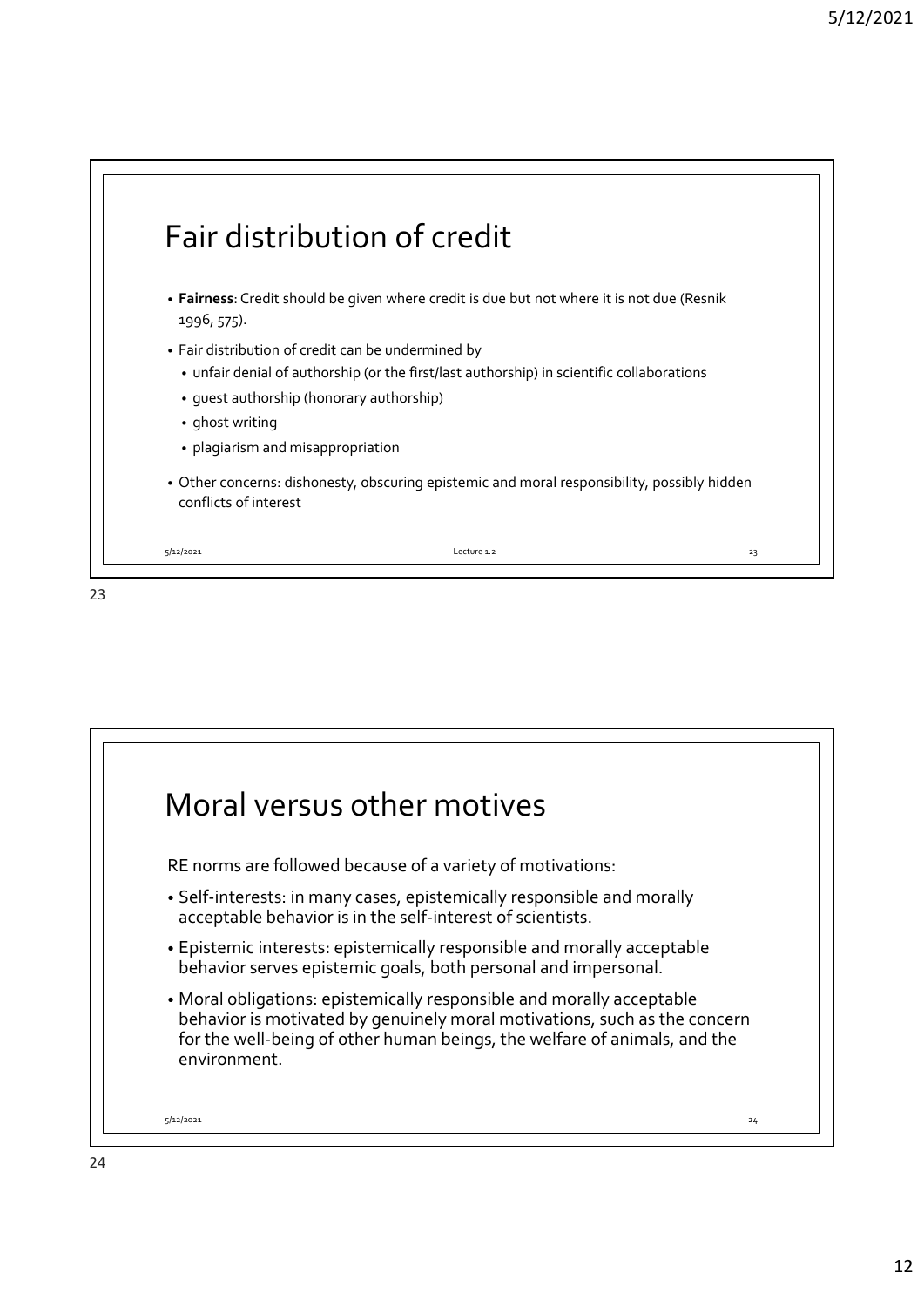

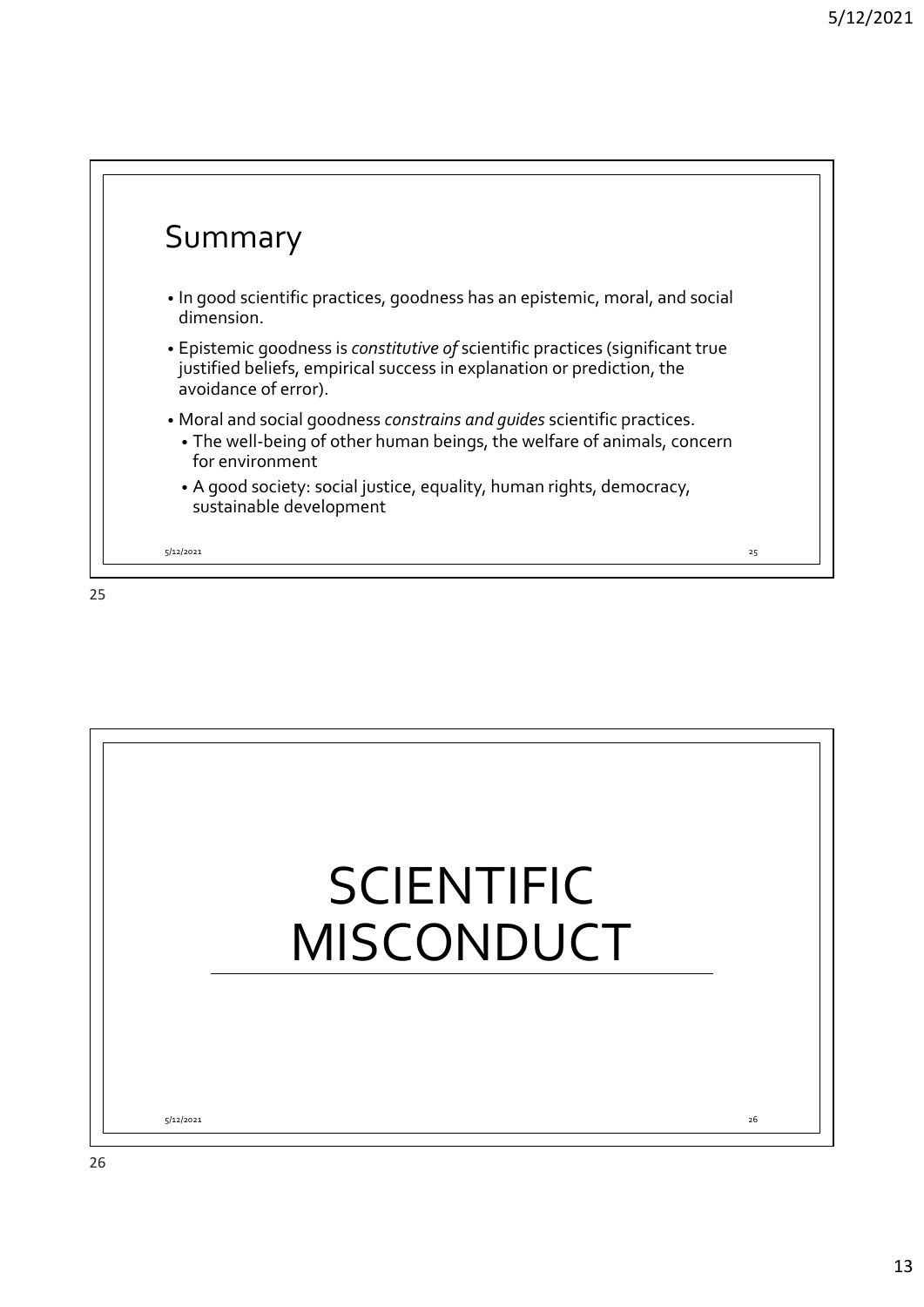

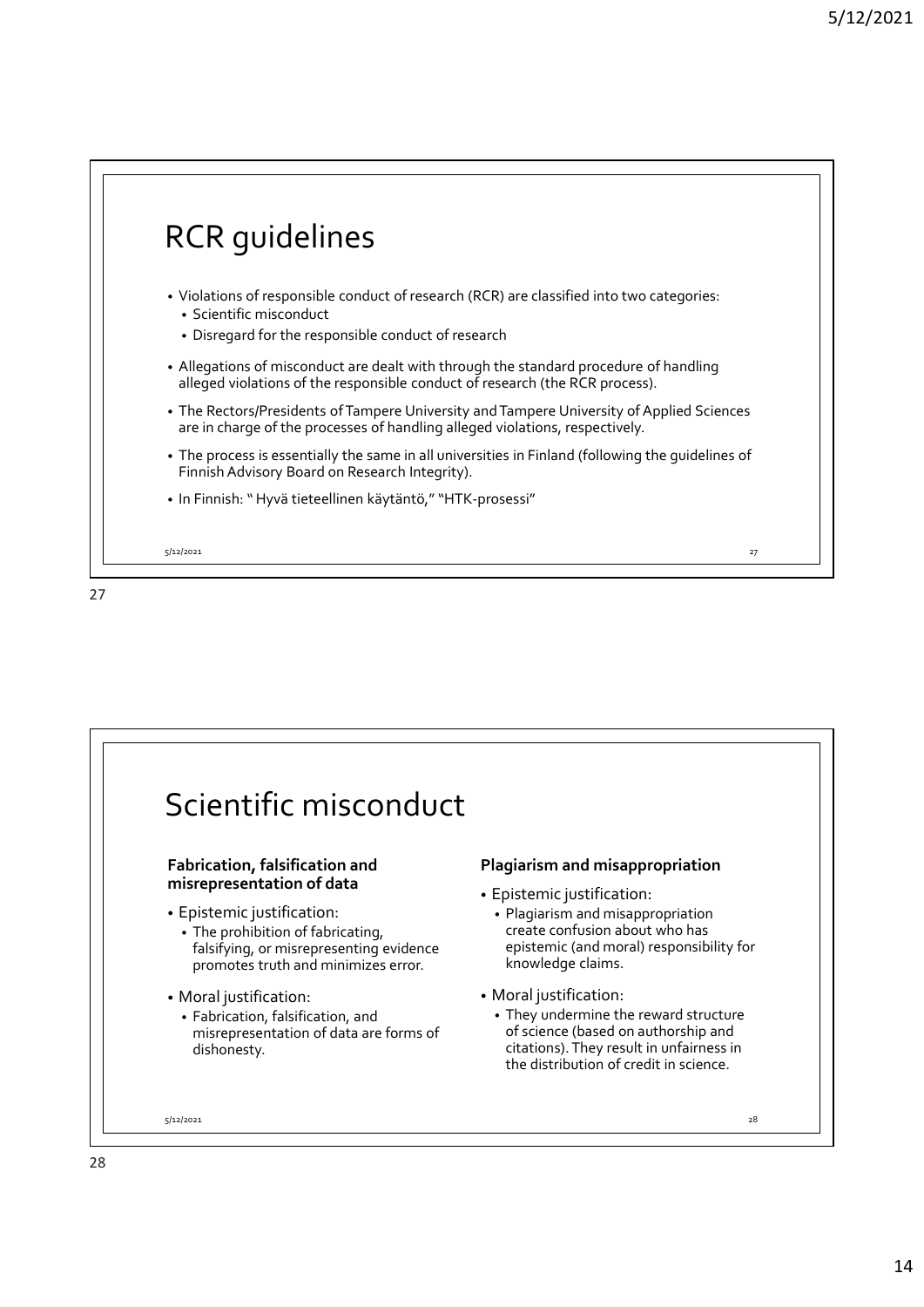



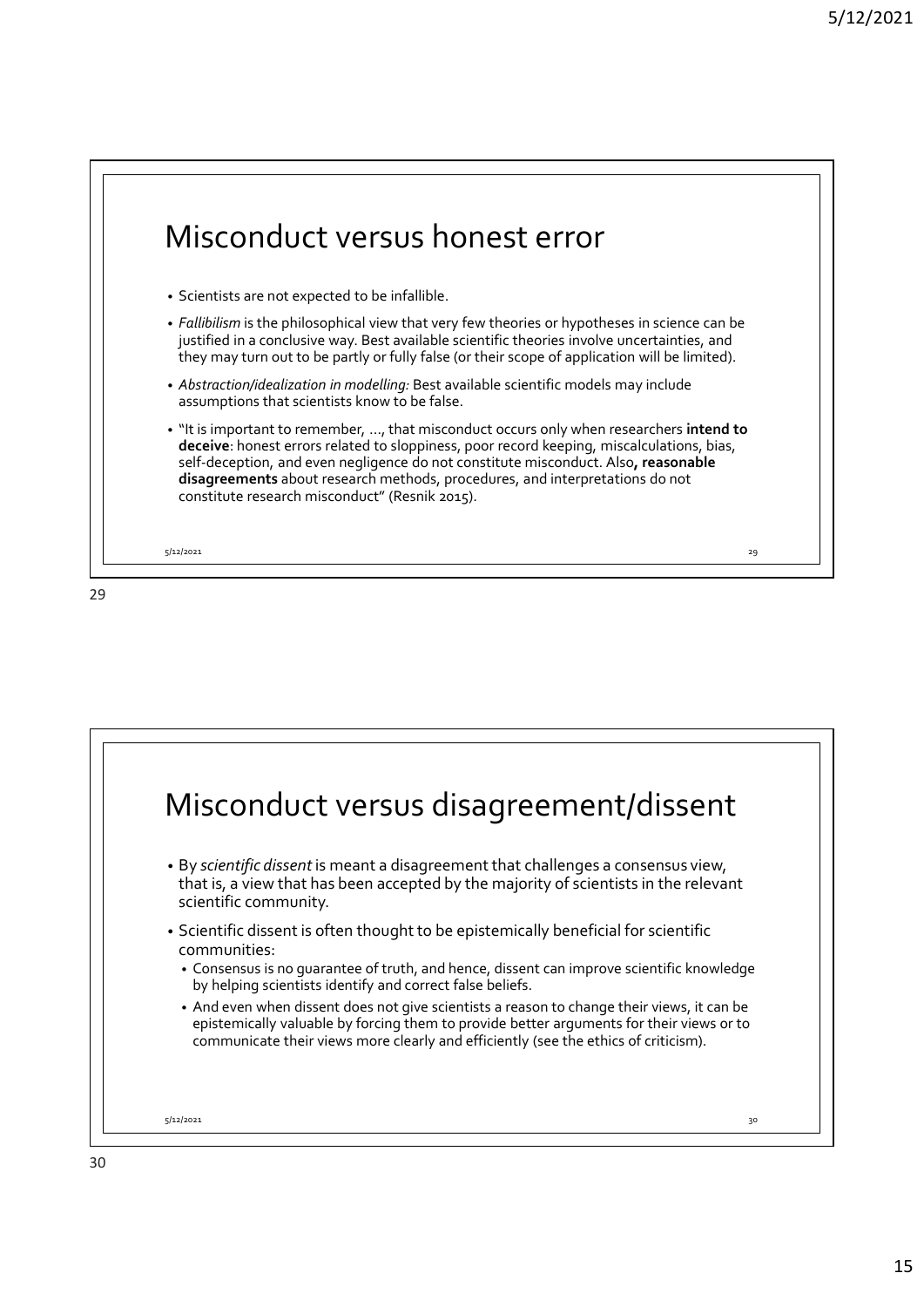



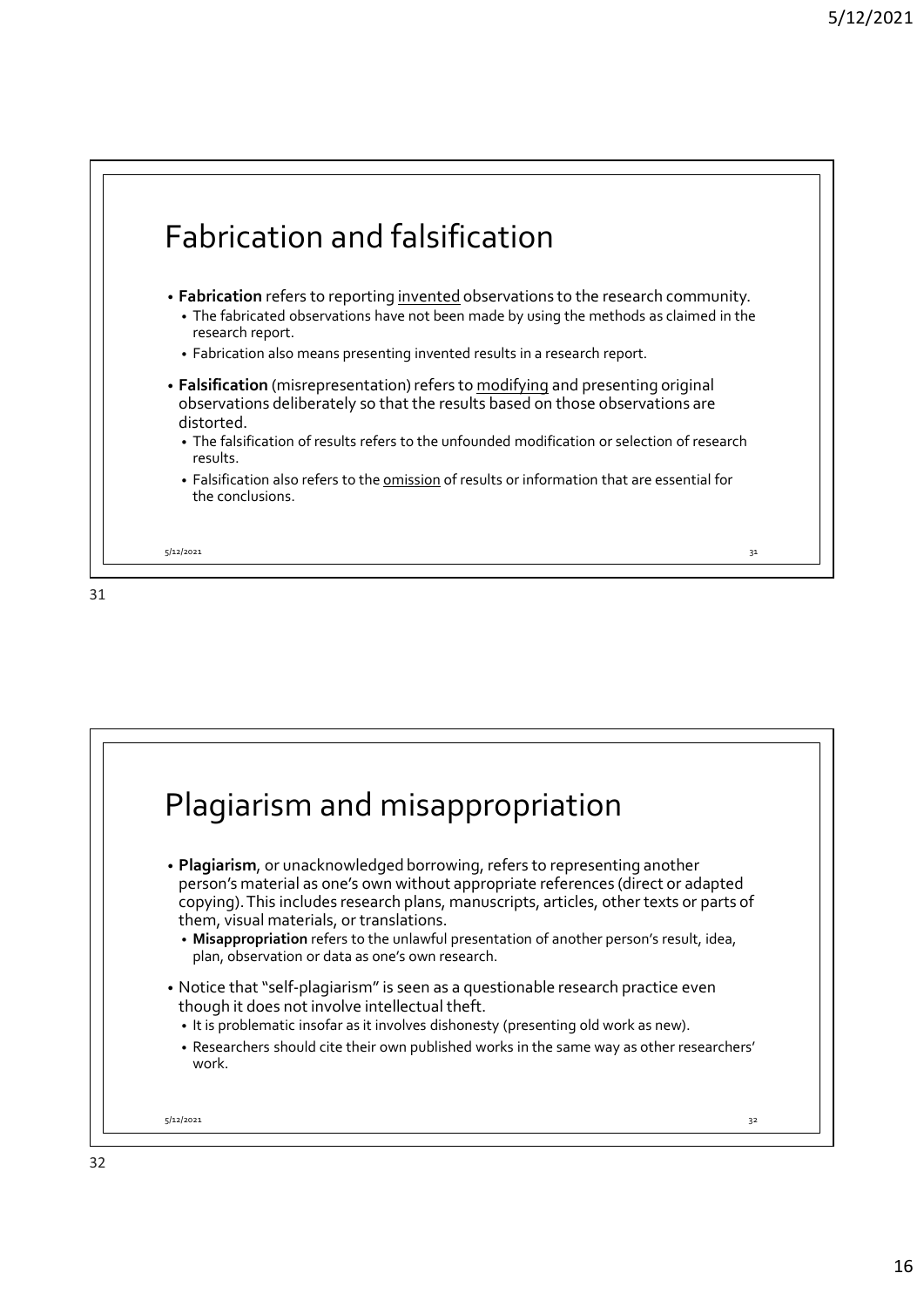



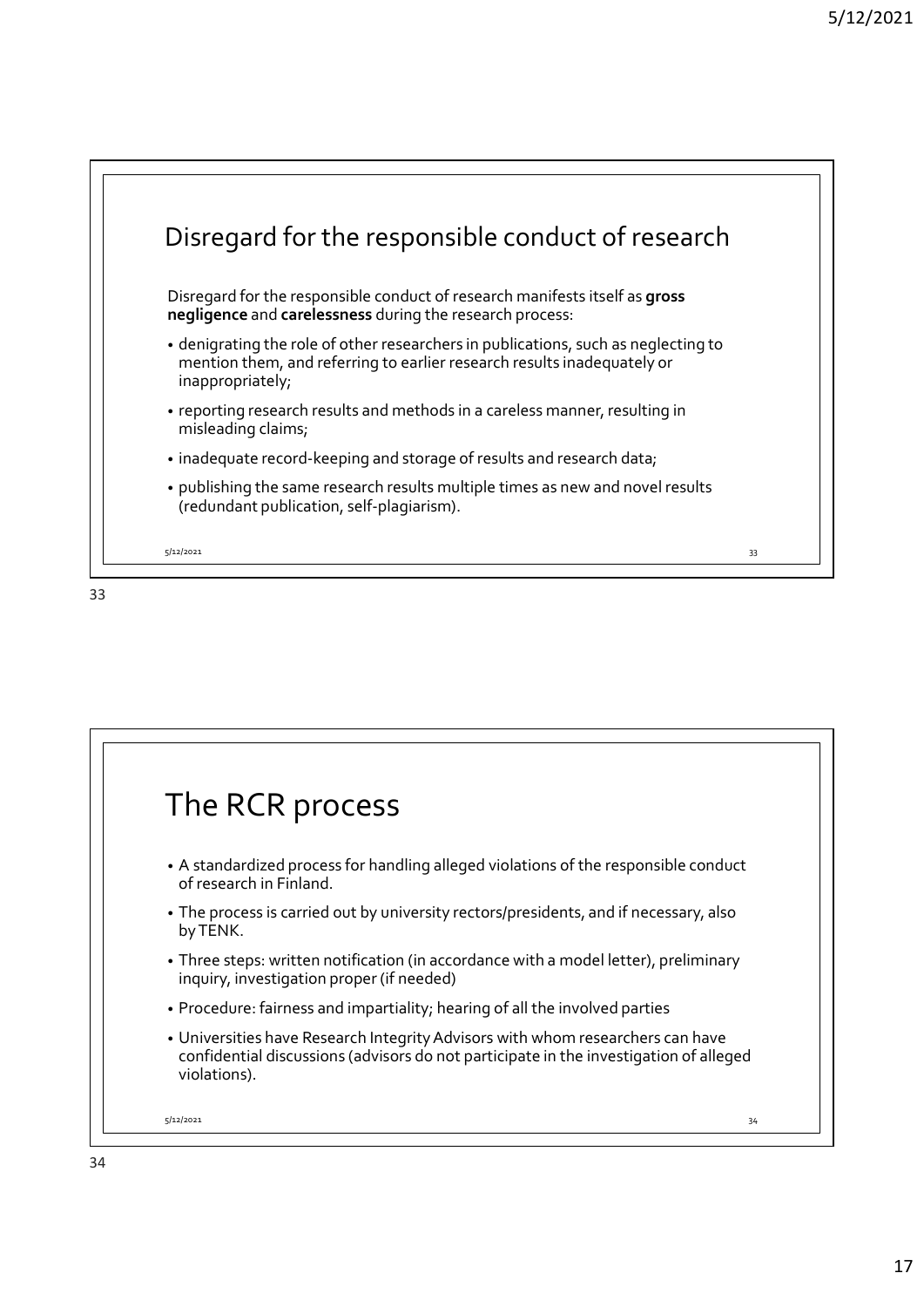

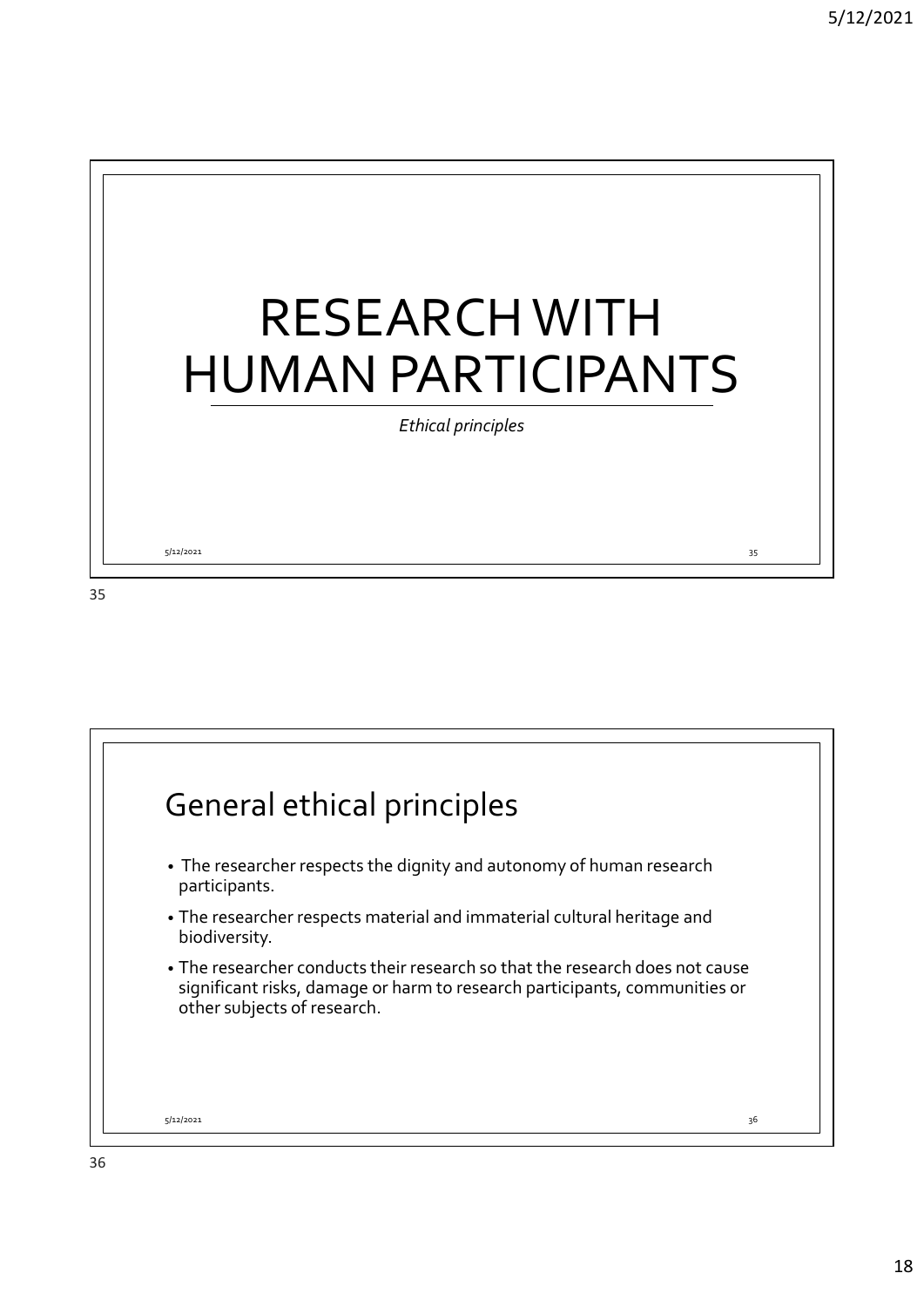



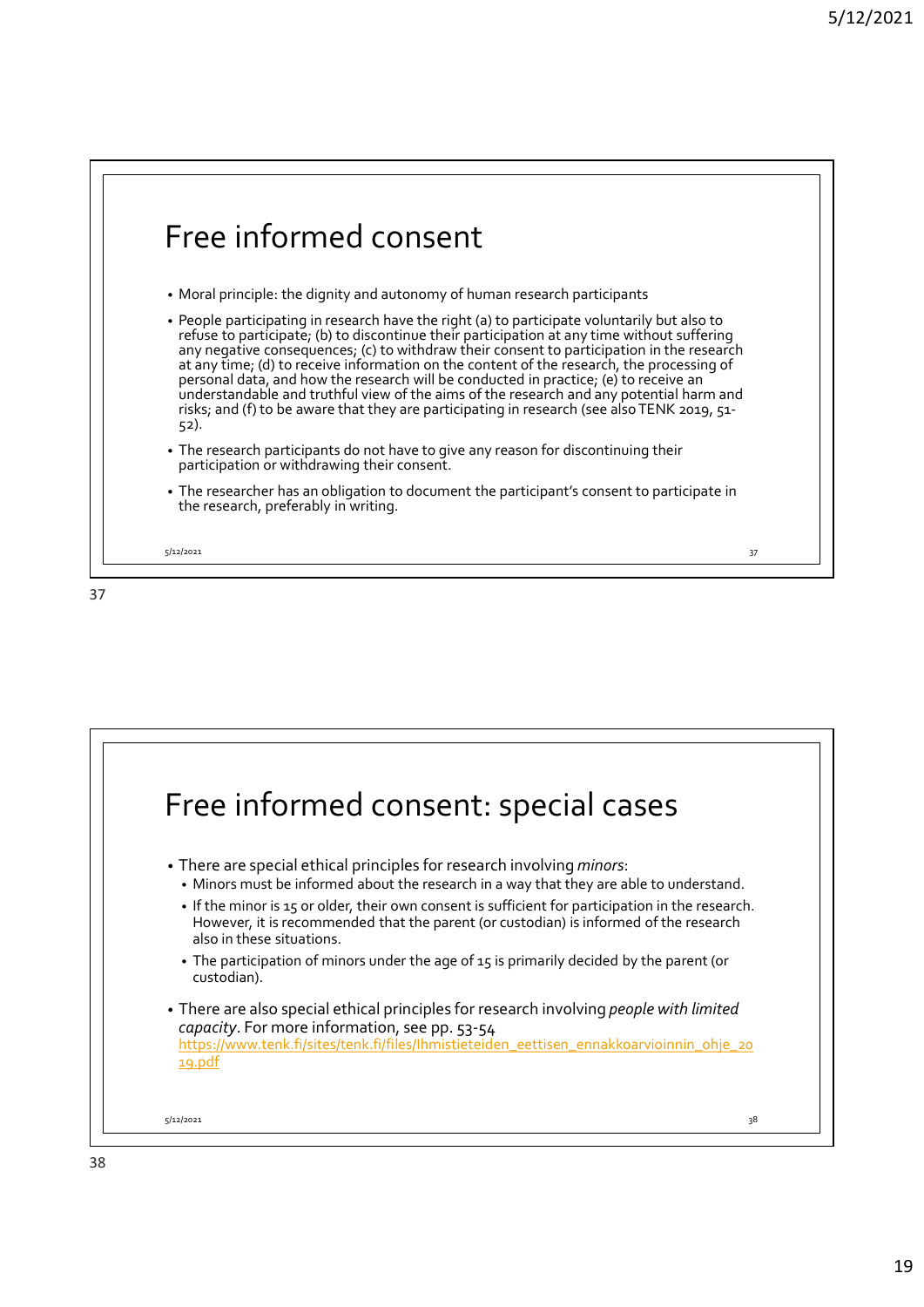

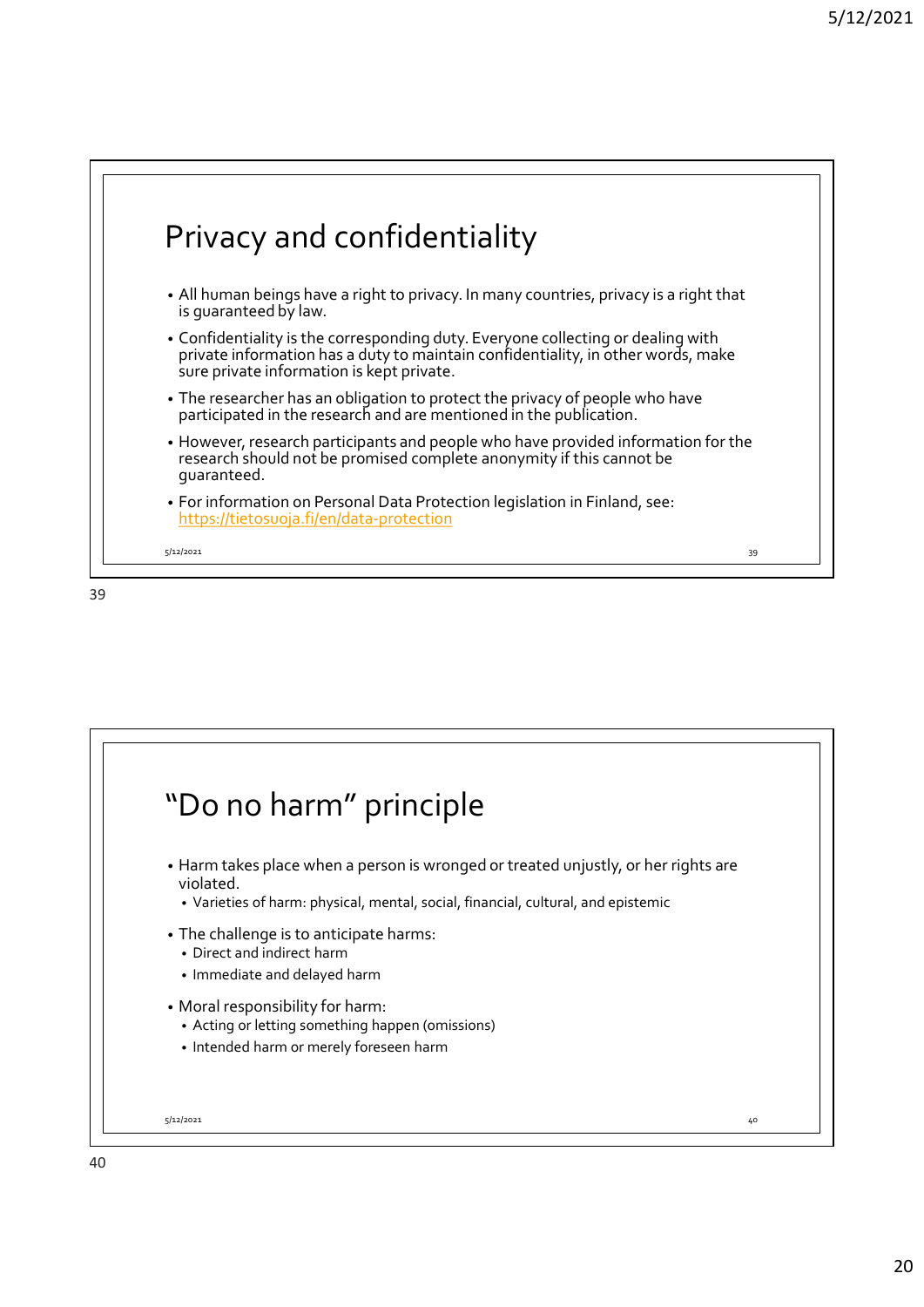